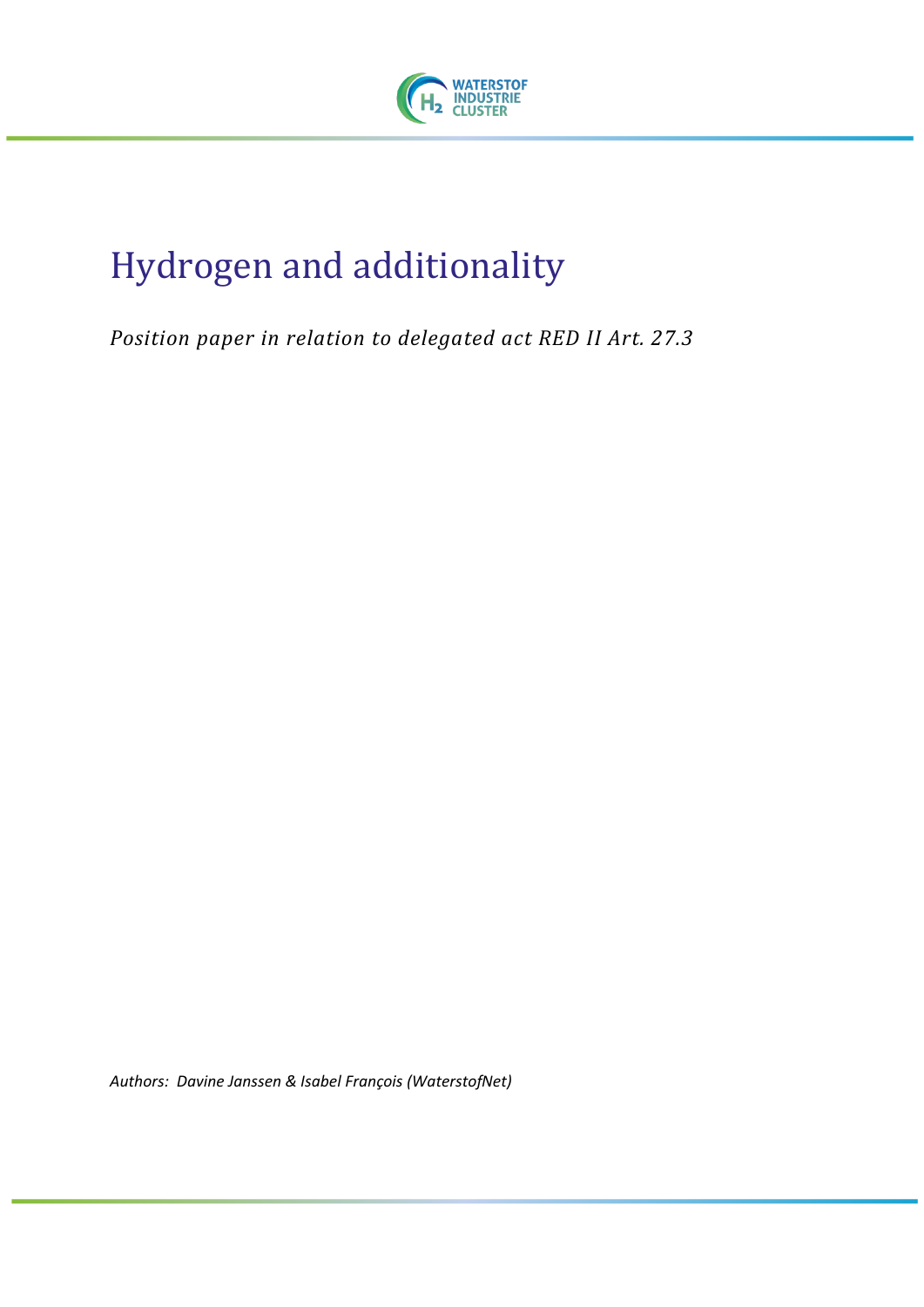

## **CONTENT**

| $\mathbf{1}$ |                                                                            |  |  |
|--------------|----------------------------------------------------------------------------|--|--|
| $\mathbf{2}$ | Conditions for RFNBO's as proposed in the delegated act RED II art. 27.3 - |  |  |
|              |                                                                            |  |  |
| 2.1          |                                                                            |  |  |
| 2.2          |                                                                            |  |  |
|              | 2.2.1                                                                      |  |  |
|              | 2.2.2                                                                      |  |  |
| 2.3          |                                                                            |  |  |
| 2.4          |                                                                            |  |  |
| 2.5          |                                                                            |  |  |
| 2.6          |                                                                            |  |  |
| 3            |                                                                            |  |  |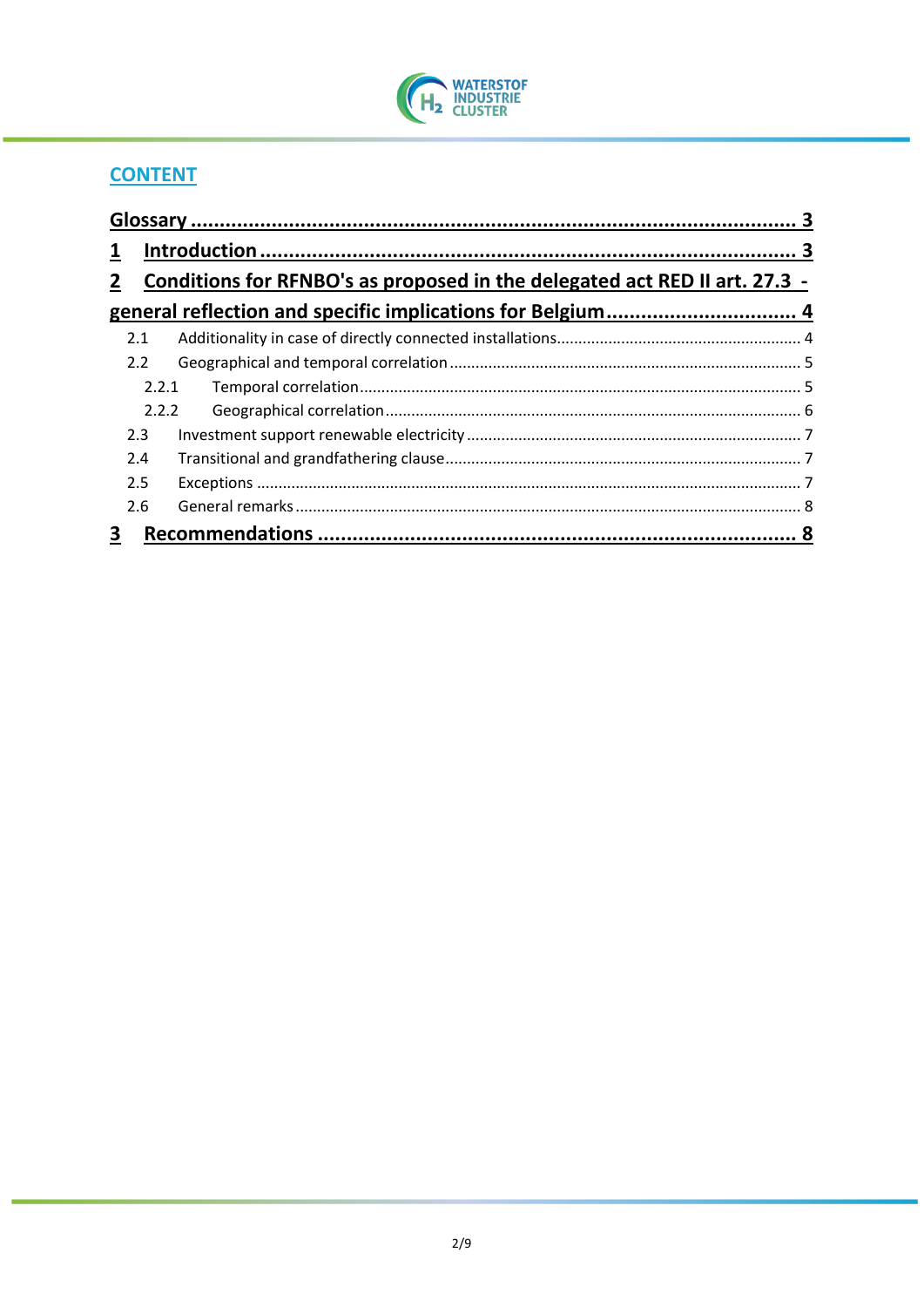

## <span id="page-2-0"></span>**GLOSSARY**

| <b>PPA</b> | Power Purchase Agreement                                                    |
|------------|-----------------------------------------------------------------------------|
| <b>RED</b> | Renewable Energy Directive                                                  |
| RFNBO's    | Renewable Fuels of Non-Biological Origin (i.e. hydrogen derivatives such as |
|            | synthetic methane, ammonia etc.)                                            |

### <span id="page-2-1"></span>**1 INTRODUCTION**

As a Hydrogen Industry Cluster, we (the "Waterstof Industrie Cluster") unite 120 companies, based mainly in Belgium but also partly based in the Netherlands, which are already actively investing in hydrogen technology or are investigating how they can develop activities in this sector in the future.

It is widely recognised that hydrogen and hydrogen-derived energy carriers will play an important role in the energy transition. European legislation, which is currently being developed, is also increasingly providing the necessary impulses for this.

The Renewable Energy Directive (REDII, 2018 revision) creates a number of incentives for hydrogen fuels (or "Renewable Fuels of non-Biological origin" – RFNBO's), by explicitly including them as a possible category for achieving the target of 14% renewable fuels for transport applications in 2030, next to biofuels and recycled carbon fuels. The recently published REPower EU plan further increases the political ambitions for renewable hydrogen as well as the velocity at which they need to be achieved. We as hydrogen industry cluster welcome the ambitions, and the appreciation of the important role hydrogen can play in the European energy system of the future.

On the other hand, the REPower EU initiative was accompanied by the publication of a Delegated Act of RED II that imposes a number of administrative requirements on the origin of the electricity used for the production of these RFNBO's. These requirements stem from the "additionality" principle, which literally means that additional consumption of renewable energy must always be compensated for by additional production capacity.

Although the principle of additionality is sensible, its **proposed implementation is based on a number of incomplete assumptions and, in its current form, runs the risk of seriously slowing down or even preventing developments in the hydrogen sector.** Especially in a small country like Belgium with relatively limited renewable production capacity in absolute terms, the strict rules are worrying.

The Delegated Act threatens to form a significant barrier for the first hydrogen projects – which are still in the innovation phase. Also, insufficient account has been taken of the sector coupling synergies and benefits that green hydrogen production can bring as a molecular storage medium which cannot be developed or can be developed to a limited with these rules. Furthermore, the requirements do not reflect consideration of the fact that the Emission Trading Scheme already caps the carbon emissions of all applications of the electricity sector, resulting in higher electricity prices for electricity with higher emission levels. The ETS thus already protects against "excessive" production of hydrogen relative to the available renewable electricity, based on this market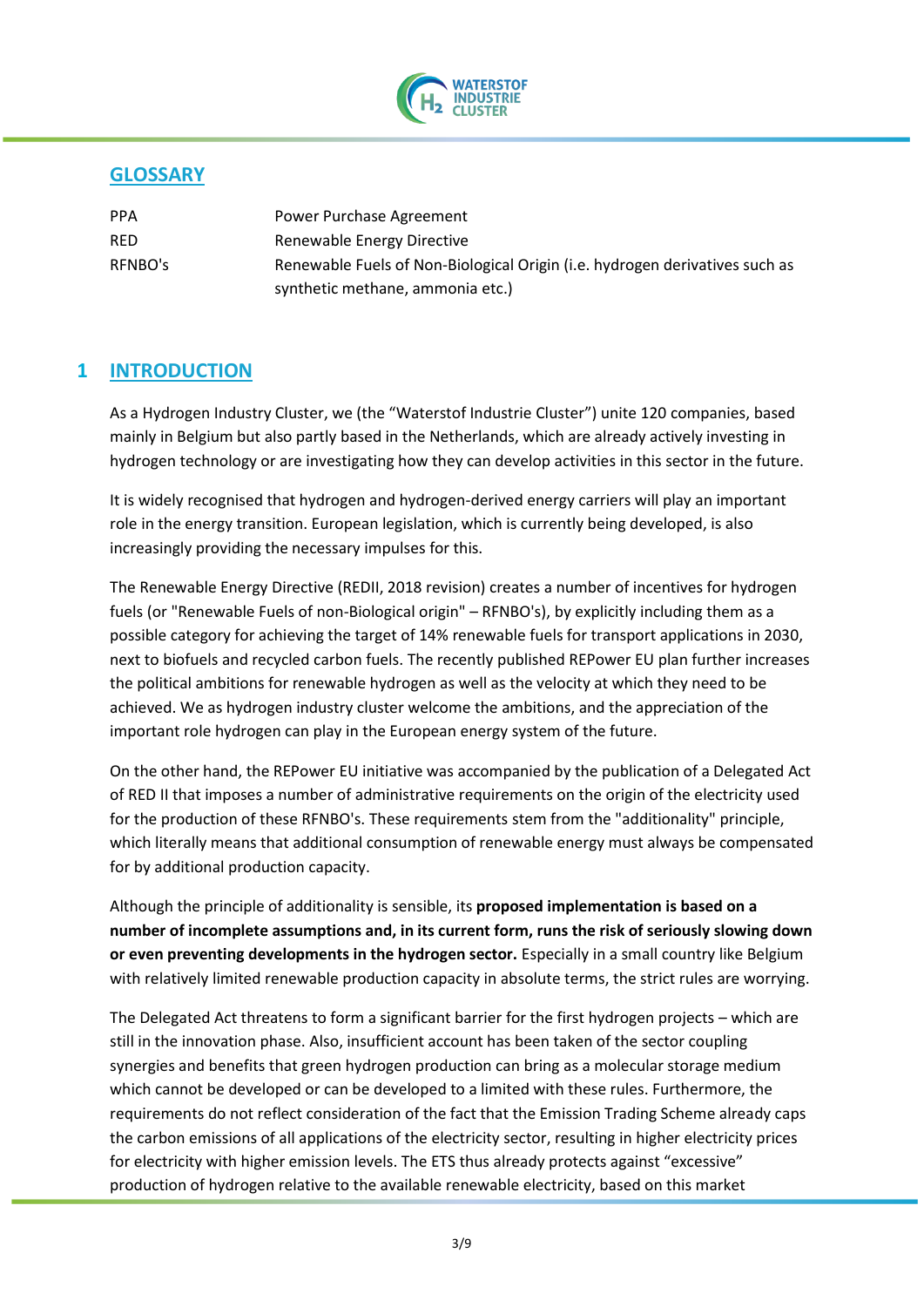

mechanism. Additional requirements, beyond Power Purchase Agreements and Guarantees of origin to proof the use of renewable electricity, thus creates a disadvantaged position for hydrogen as opposed to other industrial sectors under the ETS. Other sectors of electricity demand do not abide to these rules of additionality either.

Our Belgian investors have to rely mainly on income from green hydrogen and with the current (proposed) rules, the economic conditions in Belgium are near to unfeasible. As a result, the wide potential of hydrogen projects and sites will remain unexploited, and it will be difficult or impossible for Belgium to meet its targets for green hydrogen. Moreover, an impact assessment for the whole of Europe on an energy-system level should form the basis for drawing up realistic rules.

**WaterstofNet, as coordinator of the Benelux Hydrogen Industry Cluster (WIC), therefore calls on the Commission to suspend all requirements laid out in this Delegated Act until an Impact Assessment has been made**. **To avoid slowing down the roll-out of pioneering electrolysers, we urge the Commission to exclude installations built before 2030 from the requirements for their entire lifetime, or, at least, to extend the grandfathering clause to the contents of the transitional clause (monthly temporal correlation) and to projects built before 2030 instead of 2027**. A review of the Delegated Act by 2030 could then re-evaluate the need for and impact of the delegated act based on experiences from the first projects. **Additionally, a general exception for small installations (e.g. up to 25 MW) for compliance with all rules should be considered**, because the administrative burden would be disproportionately large for smaller projects, especially compared to the relatively small impact on the energy mix and its emissions.

In this paper it is explained why the Delegated Act in its current form forms a significant burden to the roll-out of hydrogen production facilities in Belgium in particular. In addition, we are already formulating concrete recommendations to adjust various points in the case of an adapted proposal for the Delegated Act (after impact assessment) in order to achieve a workable implementation of additionality, taking into account the specific preconditions for renewable energy production in Belgium.

## <span id="page-3-0"></span>**2 CONDITIONS FOR RFNBO'S AS PROPOSED IN THE DELEGATED ACT RED II ART. 27.3 - GENERAL REFLECTION AND SPECIFIC IMPLICATIONS FOR BELGIUM**

In the delegated act on art. 27.3 of REDII, the additionality principle has been translated into a number of requirements that the installation for the production of hydrogen-based fuels must meet, so that the transport fuels produced can be counted towards the 14% target for renewable energy in the transport sector.

#### **2.1 Additionality in case of directly connected installations**

<span id="page-3-1"></span>If the installation has a direct connection to a renewable energy production unit, the requirement applies that the hydrogen produced may only be called "green" if the electricity production unit has been put into operation up to a **maximum of 36 months** before the production of the fuel. To ensure this is the case, the timing of the development, construction and realization of both components must thus coincide almost perfectly. **Given the very different application processes for permits for, for example, a wind farm (which can take several years) and an electrolysis installation (typically**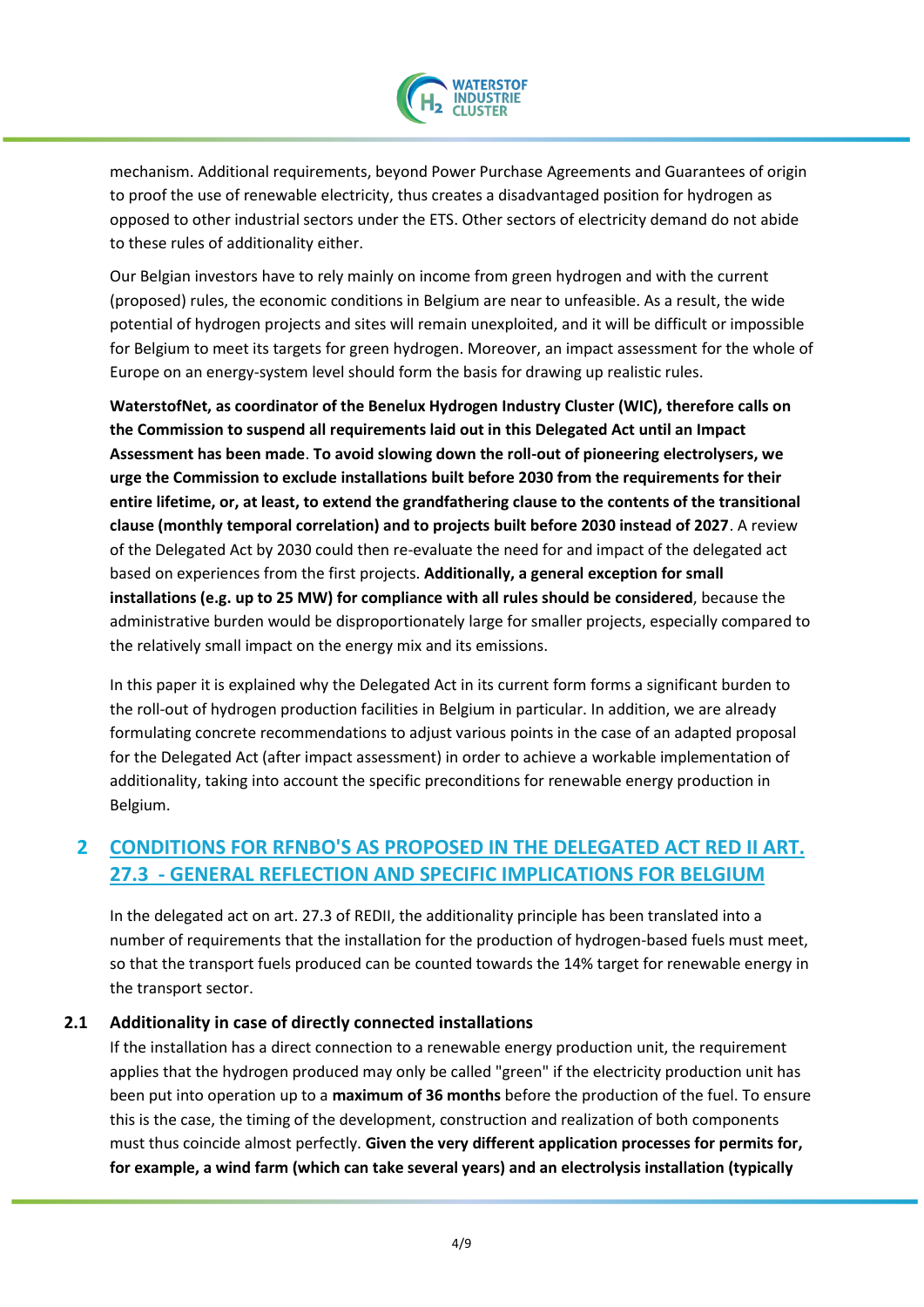

**within a year), this requirement would mean a huge delay for the first hydrogen projects** of which the produced hydrogen could be used for transport.

Implication for Belgium: In combination with the geographical correlation requirements, and given the complex permit processes for new wind energy projects, it is extremely challenging to be able to align the construction of electrolysis projects with the construction of renewable energy production in terms of timing. The decision to finance/build an electrolysis installation will (have to) be postponed until it is certain that the wind farm is licensed. That causes enormous delays and this will paralyse implementation. The permitting frameworks in Belgium (federal and regional) are an additional stumbling block here. As such, **the inclusion of this requirement in the grandfathering clause of the Delegated Act is a step in the right direction**, but its scope too limited. **We call on the commission to extend the grandfathering clause to all projects built before 2030 instead of 2027.**

#### **2.2 Geographical and temporal correlation**

<span id="page-4-0"></span>If the electrolysis installation is connected to the electricity grid, proof must be provided that the used electricity was produced entirely from renewable sources. Instead of accepting PPAs in combination with Guarantees of Origin as a proof for this, the Delegated Act imposes additional requirements on the demonstration **geographical and temporal correlation** between renewable hydrogen production and renewable energy production.

#### *2.2.1 Temporal correlation*

<span id="page-4-1"></span>Three options are given for proving temporal correlation to demonstrate that the electrical production plant produces within the **same hour** as the hydrogen production plant:

- 1. An **actual temporal similarity** to the hourly electricity produced under the PPA
- 2. **Intermediate placement of a storage medium** charged in the same hour as the renewable electricity is produced
- 3. Production during an hour in which the **electricity price is below 20€/Mwh or 0.36 of the CO2 price/tonne.**

The maximum time interval of only one hour between the generation of renewable electricity production and the production of the renewable hydrogen **greatly limits the commercial flexibility of the electrolyser that is necessary for its business model** and an on-line operation on this time basis is not realistic. On the other hand, **guarantees of origin for renewable electricity are given expost and do not currently have exact time labelling,** nor is there a system in place to accurately determine this correlation. Guarantees of origin are sufficient to certify electricity, hence should suffice to certify hydrogen too.

As of today **it would be reasonable to work with a temporal correlation of a month.** This time base also applies, among other things, to certification of biomethane by European recognized voluntary schemes and would contribute to a 'level playing field' between energy carriers.

At the least, **this requirement of hourly correlation should be grandfathered until 2030**, to kick-start the hydrogen economy in the coming years and ensure alignment with the timing of the broader regulatory framework for gases.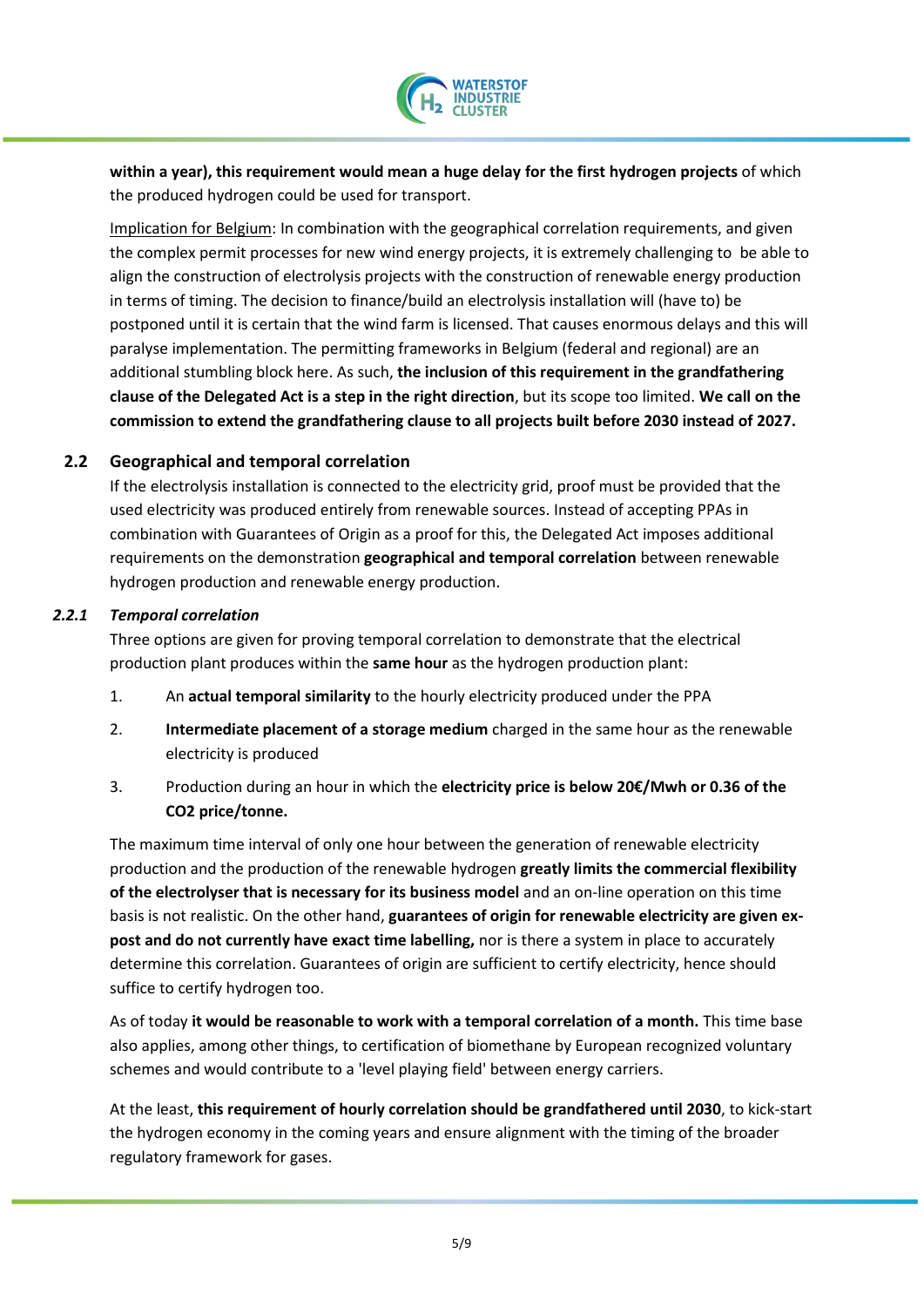

#### *2.2.2 Geographical correlation*

<span id="page-5-0"></span>Geographical correlation is ensured in the Delegated Act by permitting the use of electricity from adjacent bidding zones is only **if the electricity prices there are equal or higher**, or it is an **offshore bidding zone**.

This requirement to essentially limit the production and consumption of hydrogen to the same bidding zone prevents efficient integration of renewable energy from abroad. Although exceptions are possible for contracting RES from neighbouring bidding zones when prices are low, this possibility is virtually destroyed because of the unpredictability of hourly tariffs. It is therefore near impossible to consider this option in a business model.

Implication for Belgium: The bidding zone for Belgium is as such limited to Belgium itself, so that the number of possible new projects is by definition limited. In concrete terms, **many parties are in favour of using a capacity zone for Belgium that would extend to the neighbouring bidding zones (NL, DE, FR)**. This would broaden the possibilities for Belgian hydrogen producers and make more optimal use of the interconnections between bidding zones (as is the case for electricity markets too). This approach is in line with the general aspiration in Europe to develop a single market, but is still hampered by national interests, such as bidding zones.

**The requirement, as designed, is incompatible with the integration of the European energy market.** What is more, in a future in which Europe is evolving more and more towards a 'copper-plate' model due to extensive electrical connections and the market coupling extension, the extra requirement for geographical correlation between electricity and hydrogen production would become even less relevant.



**Figure 1 The bidding zone configuration of Europe (September 2020), Source: Florence School or Regulation, https://fsr.eui.eu/electricity-markets-in-the-eu/**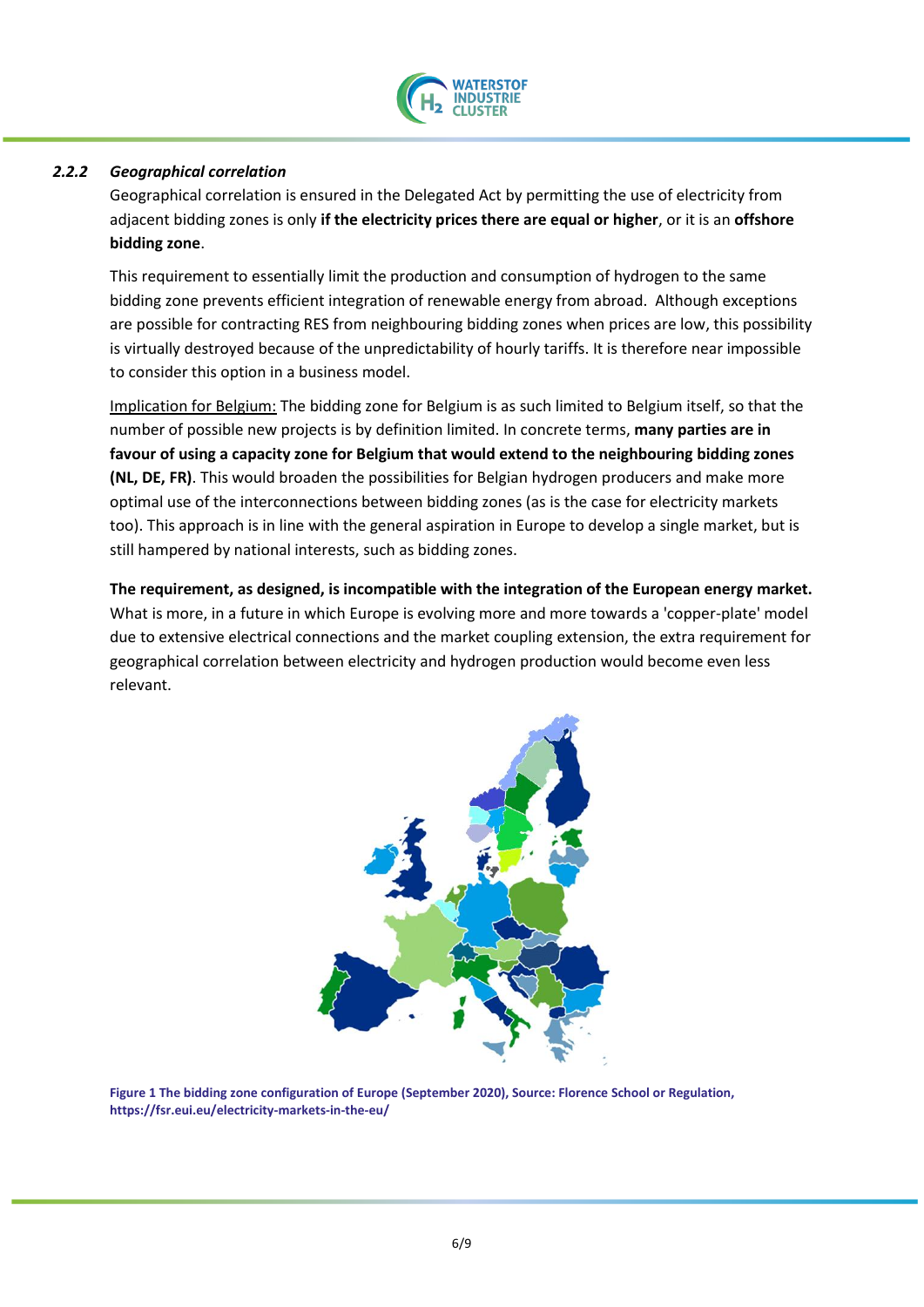

#### **2.3 Investment support renewable electricity**

<span id="page-6-0"></span>Additionally, the renewable electricity installation **may not receive operational or investment support** unless large repowering has been done or the support does not constitute net support, such as support that is fully repaid.

Implication for Belgium: In combination with the issue of additionality in Belgium, **this excludes a large number of existing renewable electricity production**. After all, i**n Belgium, the vast majority of all renewable energy production is supported today**. Operational support is also still foreseen in the current plans that are being developed for the new, additional offshore wind production in Belgium. This requirement would therefore mean that all hydrogen production linked to existing or new renewable energy production would not be eligible for use in the transport sector.

#### **2.4 Transitional and grandfathering clause**

<span id="page-6-1"></span>Finally, two clauses are included that create a more tempered framework for electrolyser installations, a transitional clause (Art. 7) that states that until 31 December 2026 temporal correlation should only be proven on a monthly basis (instead of hourly) and a grandfathering clause (Art. 8) that allows installations built before 2027 to keep the exemption from the 36-month rule as well as operational or investment aid.

**These clauses reflect a laudable recognition of the need for exempting the projects in the years to come from the strict requirements proposed**. **However, in the current form these are too limited in scope and time.** In order to give the first hydrogen projects the opportunity to get off the starting blocks with minimum valorisation opportunities, **the grandfathering should be extended to the contents of the transitional clause (monthly temporal correlation) and extended to projects built before 2030 instead of 2027**. Apart from kick-starting the hydrogen economy, such an extension of the clause would also ensure alignment with the timing of the broader regulatory framework for gases.

This start-up period allows the Commission to evaluate the extent to which there are real problems, and then to make targeted adjustments. **Specifically, we propose to allow the use of green PPAs between hydrogen producers and renewable energy producers during this start-up period and to document the origin of consumed energy using the existing system of guarantees of origin**. Such a postponement of the implementation of these restrictive rules, until 2030, would furthermore form an incentive for the investors and project developers to invest in hydrogen now, thereby possibly accelerating the developments.

#### **2.5 Exceptions**

<span id="page-6-2"></span>Some limited exceptions to the strict rules were proposed in RED II. Namely, with regards to the production of RFNBO's, it was stated that **the average energy mix of the two preceding years may be used as a proof for the renewable origin of the respective share of RFNBO's produced.** 

Although limited in scope for Belgium ( the current share of renewable energy for Belgium is about 20%), this rule creates slight additional opportunities for the kick-start of RFNBO production without an excessive administrative burden. **We assume that this exception remains the default option.**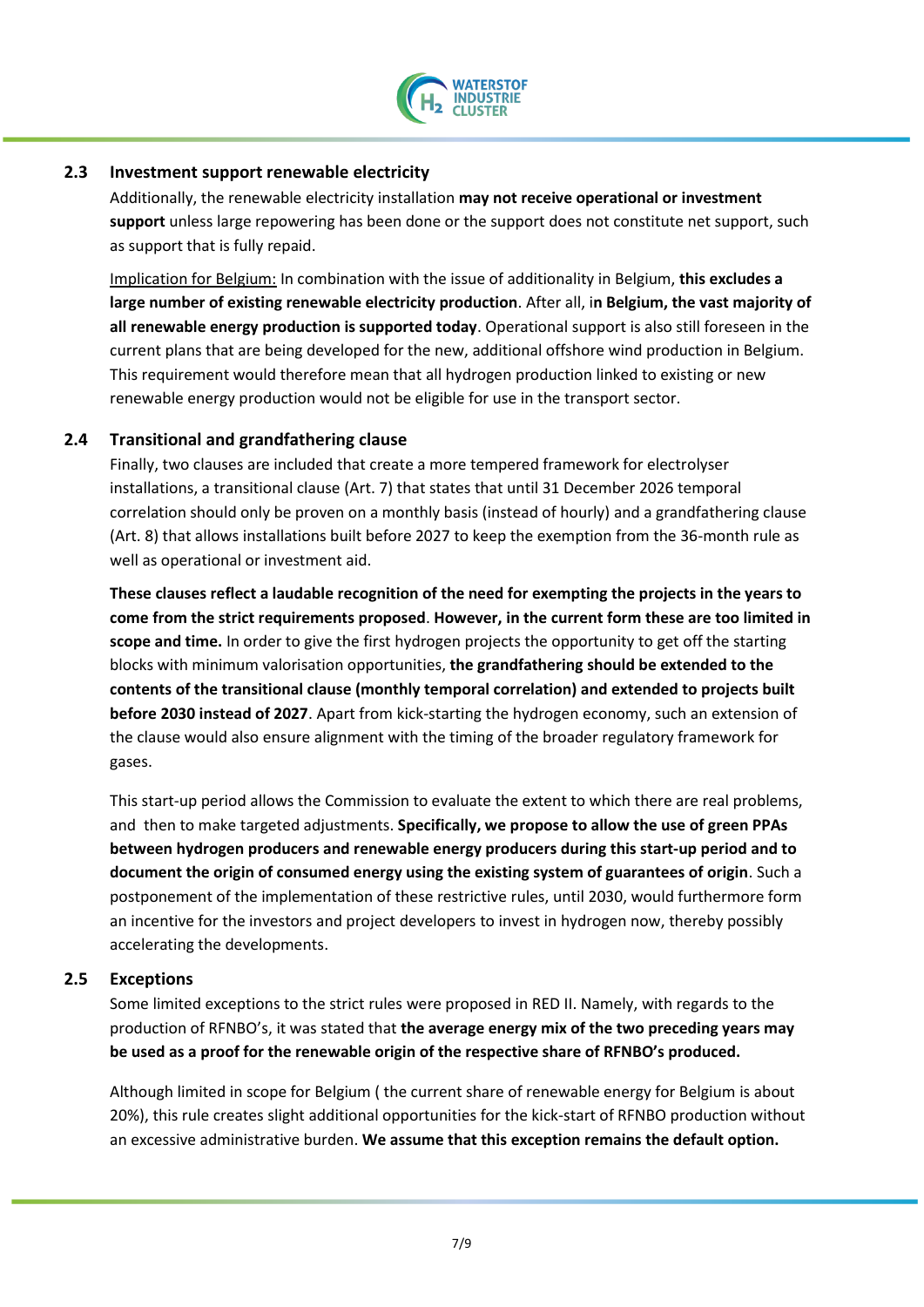

#### **2.6 General remarks**

<span id="page-7-0"></span>We are convinced that **the development and construction of renewable hydrogen will automatically lead to additional investments in electricity production** and thus also contribute to the renewable energy targets for Belgium (via the energy, certificate and emission markets). However, the current proposed measures will not incentivise investments – especially in Belgium which is a small bidding zone in comparison to most of its closest neighbours (UK, France, Germany) – and thus automatically not create an additional incentive for the construction of new renewable electricity production either. **These additionality rules are not only a major barrier to the development of the already planned hydrogen projects but also to renewable electricity production** as highlighted in the regional and federal hydrogen visions of Belgium.

Our industry is ready to realize projects in our home market in the coming years, starting today. But, if these projects that are currently under construction are immediately subjected to very strict requirements, their feasibility will be greatly compromised.

All these requirements make the start-up of hydrogen projects that can contribute to the REDII objective of using renewable energy in transport very difficult. This will put the EU in trouble to meet its 40GW ambition for 2030 and 17.5GW ambition for 2025, announced under the hydrogen strategy and the hydrogen accelerator respectively, and for the member states to meet 2.6% RFNBO target under REDIII, which has been raised to 5% in recent proposals. It is also important for Flanders, Wallonia and Belgium, which have put forward clear ambitions in their hydrogen strategy, that the roll-out of the first projects is not hindered by unachievable requirements.

In general, **the rules used should be primarily aimed at efficient system integration and technology neutrality should be ensured in all cases (the same rules for all energy carriers).** For example, electricity for mobility applications is not subject to the same kind of strict conditions, while green hydrogen is a derivative of green electricity. **In addition, the conditions must guarantee a feasible investment climate,** especially if the objective is to produce substantial amounts of hydrogen in Europe, and specifically in Belgium for its own objective.

Furthermore, the future **scope of application of the Delegated Act should be clarified**. Although the act would, in line with RED II apply exclusively to "Renewable liquid and gaseous **transport fuels**", the RED-III has an extended scope of sub-targets for renewable hydrogen, covering also industry. It is unclear whether these same rules will also apply to RFNBOs that are now used for transport purposes.

#### <span id="page-7-1"></span>**3 RECOMMENDATIONS**

In drafting this Delegated Act, the Commission stated that it has not carried out a customary impact assessment. The failure to do so has clearly led to an unrealistic proposal, which has so far received a great deal of reaction from all over Europe. Certainly for Belgium, the impact of the proposed measures is substantial considering that green hydrogen is seen as an essential route for decarbonisation of our industry and ports and for the competitiveness of the local industry.

The Belgian hydrogen industry, united under the Hydrogen Industry Cluster, therefore calls on the European Commission **to suspend the current proposal and carry out an impact assessment**, taking